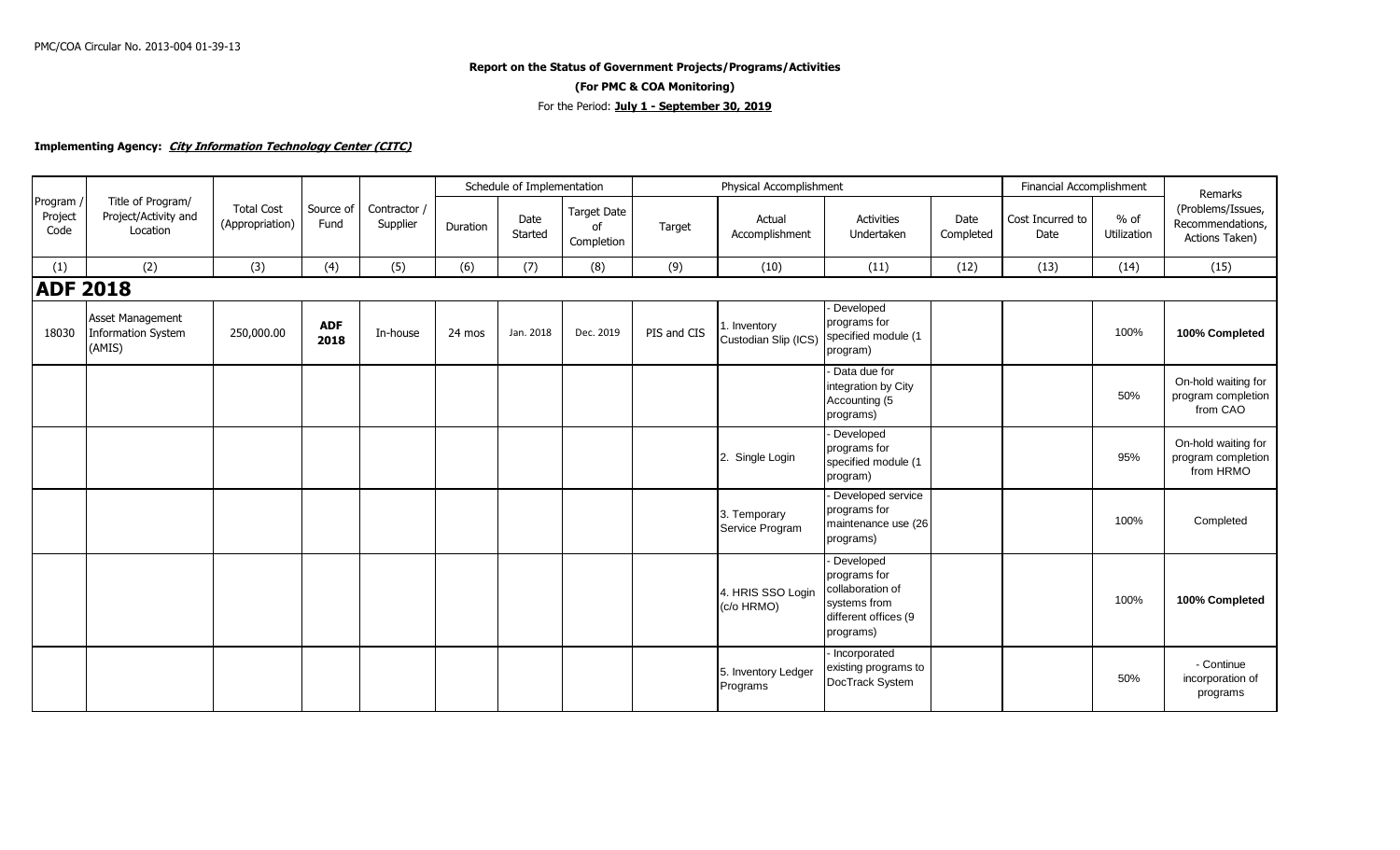|                            |                                                                            |                                      |                    |                          | Schedule of Implementation |                  |                                        | Physical Accomplishment                                                                                                                                                                                                                                                                                                                                 |                                                                      | Financial Accomplishment                                                                                                                                                                                                                                                                                                                                                                                                                                                                                         | Remarks                                               |                          |                       |                                                                                                                                                                                                         |
|----------------------------|----------------------------------------------------------------------------|--------------------------------------|--------------------|--------------------------|----------------------------|------------------|----------------------------------------|---------------------------------------------------------------------------------------------------------------------------------------------------------------------------------------------------------------------------------------------------------------------------------------------------------------------------------------------------------|----------------------------------------------------------------------|------------------------------------------------------------------------------------------------------------------------------------------------------------------------------------------------------------------------------------------------------------------------------------------------------------------------------------------------------------------------------------------------------------------------------------------------------------------------------------------------------------------|-------------------------------------------------------|--------------------------|-----------------------|---------------------------------------------------------------------------------------------------------------------------------------------------------------------------------------------------------|
| Program<br>Project<br>Code | Title of Program/<br>Project/Activity and<br>Location                      | <b>Total Cost</b><br>(Appropriation) | Source of<br>Fund  | Contractor /<br>Supplier | Duration                   | Date<br>Started  | <b>Target Date</b><br>of<br>Completion | Target                                                                                                                                                                                                                                                                                                                                                  | Actual<br>Accomplishment                                             | Activities<br>Undertaken                                                                                                                                                                                                                                                                                                                                                                                                                                                                                         | Date<br>Completed                                     | Cost Incurred to<br>Date | $%$ of<br>Utilization | (Problems/Issues,<br>Recommendations,<br>Actions Taken)                                                                                                                                                 |
| (1)                        | (2)                                                                        | (3)                                  | (4)                | (5)                      | (6)                        | (7)              | (8)                                    | (9)                                                                                                                                                                                                                                                                                                                                                     | (10)                                                                 | (11)                                                                                                                                                                                                                                                                                                                                                                                                                                                                                                             | (12)                                                  | (13)                     | (14)                  | (15)                                                                                                                                                                                                    |
| 18031                      | Development of the<br>Davao City Gov't.<br>Enterprise Architecture<br>Plan |                                      | 92,000.00 ADF 2018 | In-house                 | 12mos                      | January,<br>2018 | December,<br>2019                      | Conduct of (19) Baseline<br><b>ICT Technical</b><br>Team meetings draft)<br>to develop the<br>EA Plan,<br>Prepare an EA<br>Readiness<br>Assessment<br>Report, Prepare<br>a Baseline<br>Architecture<br>Develop a<br>Target<br>Architecture,<br>Develop a<br>Sequencing<br>Plan, Present<br>the completed<br>EA Plan to the<br>ICT Board for<br>approval | Architecture (final<br><b>Target Architecture</b><br>(initial draft) | Revised<br>development<br>workplan<br>Reviewed draft of<br><b>Target Architecture</b><br>(TA) due to<br>refocusing/<br>redefining the scope<br>& coverage of the<br>- Set-<br>TA.<br>up new ICT Team<br>into 4 clusters (PSA,<br>IA, SA, TA)<br>Revised/updated<br>the Information<br>System inventory list<br>Reviewed other<br>application systems<br>w/ purpose of<br>integration (DCPIS &<br>ICBMA)<br>Accommodated<br>possible Providers<br>presenting their<br>solutions that might<br>be of use to the TA |                                                       |                          |                       | Agreement with US-<br>TDA has been<br>accepted by the city.<br>The US-TDA is a<br>Phil/DavaoCity-USA<br>partnership which will<br>provide consultancy<br>support to identified<br>projects of the city. |
| 18033                      | Website Hosting &<br>Corporate Internet<br>Access (Continuing<br>Project)  | 3,000,000.00                         | <b>ADF</b><br>2018 | <b>INNOVE</b><br>(GLOBE) |                            | October 2018     | October 2019                           |                                                                                                                                                                                                                                                                                                                                                         | 100% Completed<br>Corporate Internet is up<br>and running            | 1. Managed and<br>moniotred the corporate<br>internet peripherals;                                                                                                                                                                                                                                                                                                                                                                                                                                               | One (1) year<br>subsription<br>Oct. 2018-Oct.<br>2019 |                          | 100%                  | PO Monthly billing<br>payment                                                                                                                                                                           |
|                            |                                                                            |                                      |                    |                          |                            |                  | October 2018   October 2019            |                                                                                                                                                                                                                                                                                                                                                         | 100% Completed<br><b>Functional Virtual Cloud</b><br>Servcies        | 2. Managed and<br>monitored the cloud<br>services                                                                                                                                                                                                                                                                                                                                                                                                                                                                |                                                       |                          |                       |                                                                                                                                                                                                         |
|                            |                                                                            |                                      |                    |                          |                            |                  | October 2018  October 2019             |                                                                                                                                                                                                                                                                                                                                                         | Hosted the new web<br>portal                                         | 3. Managed and<br>maintained the new<br>official web portal<br>davaocity.gov.ph                                                                                                                                                                                                                                                                                                                                                                                                                                  |                                                       |                          |                       | <b>Continuing Technical</b><br>Assistance by the Web<br>developer                                                                                                                                       |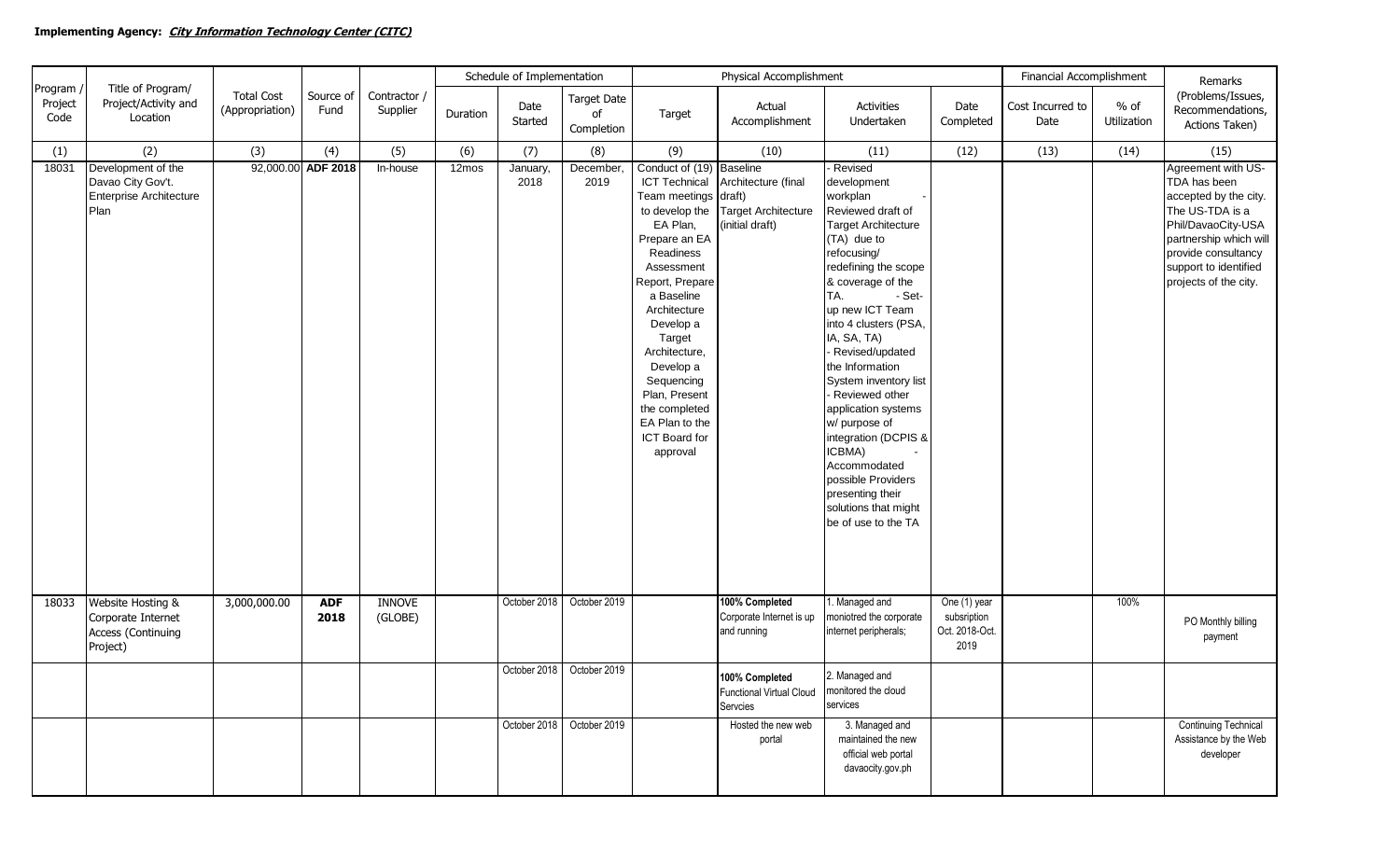|                            | Title of Program/<br>Project/Activity and<br>Location                         |                                           |                    |                                  | Schedule of Implementation |                  |                                        | Physical Accomplishment                                                                                                     |                                                                                                         |                                                                                                                                                                              |                   | Financial Accomplishment                          |      |                                                                    |
|----------------------------|-------------------------------------------------------------------------------|-------------------------------------------|--------------------|----------------------------------|----------------------------|------------------|----------------------------------------|-----------------------------------------------------------------------------------------------------------------------------|---------------------------------------------------------------------------------------------------------|------------------------------------------------------------------------------------------------------------------------------------------------------------------------------|-------------------|---------------------------------------------------|------|--------------------------------------------------------------------|
| Program<br>Project<br>Code |                                                                               | <b>Total Cost</b><br>(Appropriation)      | Source of<br>Fund  | Contractor /<br>Supplier         | Duration                   | Date<br>Started  | <b>Target Date</b><br>of<br>Completion | Target                                                                                                                      | Actual<br>Accomplishment                                                                                | <b>Activities</b><br>Undertaken                                                                                                                                              | Date<br>Completed | $%$ of<br>Cost Incurred to<br>Utilization<br>Date |      | Remarks<br>(Problems/Issues,<br>Recommendations,<br>Actions Taken) |
| (1)                        | (2)                                                                           | (3)                                       | (4)                | (5)                              | (6)                        | (7)              | (8)                                    | (9)                                                                                                                         | (10)                                                                                                    | (11)                                                                                                                                                                         | (12)              | (13)                                              | (14) | (15)                                                               |
|                            | Davao City Government<br>Web Portal                                           |                                           |                    |                                  |                            |                  |                                        | 2019                                                                                                                        | 1. Updates and<br>Maintenance                                                                           | Update web's<br>aesthetic design (60<br>plugins)                                                                                                                             |                   |                                                   | 100% | -Manage updates as<br>per request                                  |
|                            |                                                                               |                                           |                    |                                  |                            |                  |                                        |                                                                                                                             |                                                                                                         | Update and<br>maintenance of Web<br>Portal's HomePage<br>and Office's<br>Webpage<br>information (5<br>website migrations-<br>new server upgrade)                             |                   |                                                   | 100% | -Manage updates as<br>per request                                  |
| 18035                      | Rehabilitation of Server<br>Room at City Hall and<br>SP Bldgs.                | 5,000,000.00                              | <b>ADF</b><br>2018 | MICRO-D<br>International<br>Inc. | 60 Days                    | Dec. 15,<br>2018 | Feb. 12,<br>2019                       | Delivery,<br>Installation,<br>Commissiong,<br>Configuration<br>and Testing of<br>Server<br>Virtualization<br>Infrastructure | 100% Completed<br>Installed &<br>configured Rack<br>Server, Storage,<br>switches, Vmware,<br>OS, MS SQL | - Payment for<br>Rehabilitation of<br>Server Room is on<br>process<br>addt'l. 22 units IP<br>Video Phones<br>delivered                                                       |                   | 4,394,000.00                                      | 88%  | 22 Units IP Video<br>Phones for<br>distribution                    |
| 18230                      | Wireless Wide Area<br>Network (WWAN)<br>Infrastructure Upgrade<br>(Phase III) | 3,926,500.00<br>approved SB1<br>July 2018 | <b>ADF</b><br>2018 | <b>UNICENTER</b>                 | 1 year                     |                  |                                        | October 2019                                                                                                                | Rehabilitate 8<br>Antenna Poles at<br>CTO District Offices.                                             | -Ocular inspection<br>completed to<br>rehabilitate 8<br>Antenna Poles at<br><b>CTO District Offices</b><br>-PR on process for<br>Repair &<br>Maintenance of ICT<br>Equipment |                   | 3,865,000.00                                      | 98%  | - PO for Awarding                                                  |